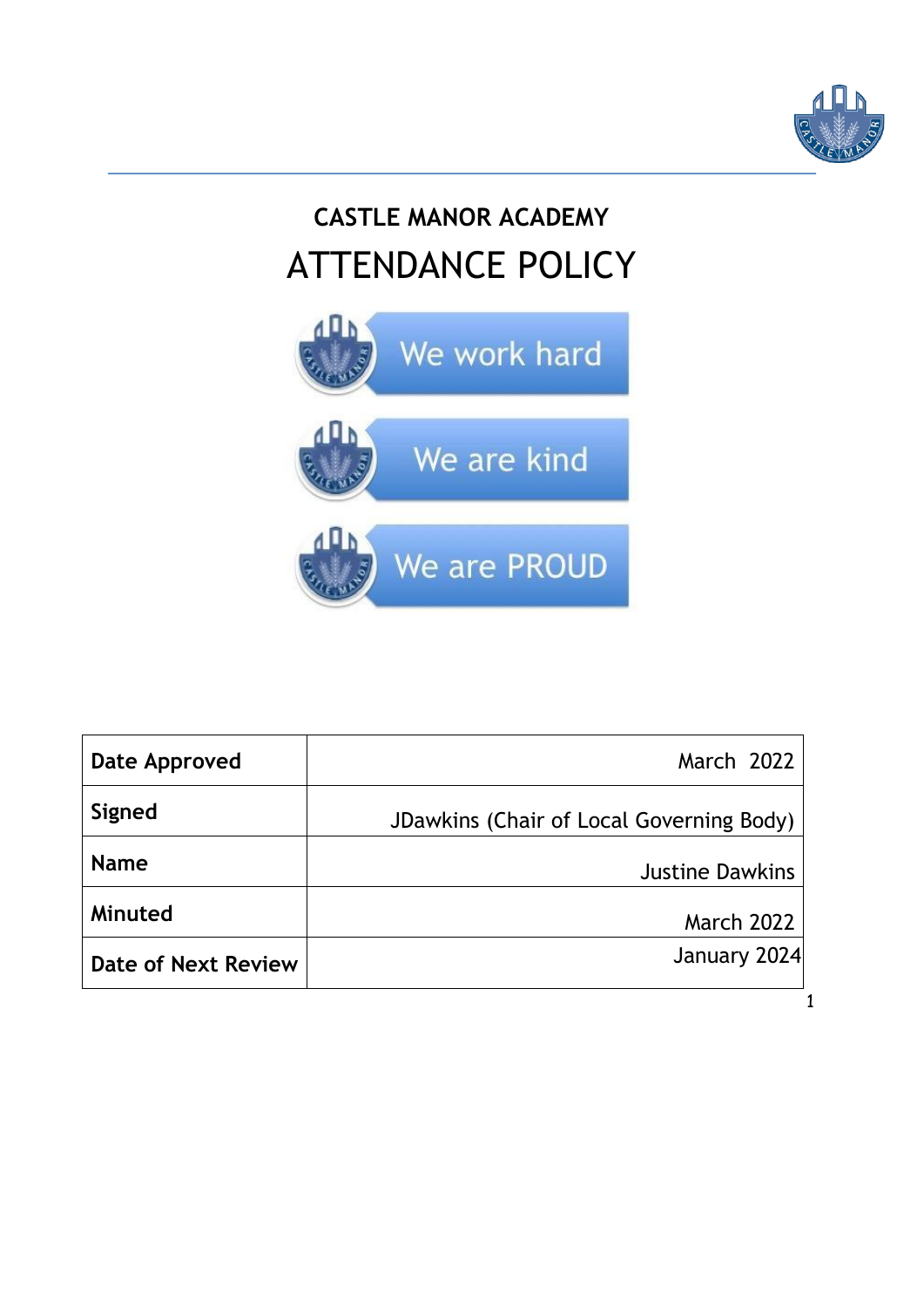# **1. Principles**

- 1.1. Castle Manor Academy is committed to providing the best education we can, enabling our children and young people to become responsible, independent members of society. We recognise this can only be achieved if all our children and young people attend school regularly and punctually.
- 1.2. The whole of the Castle Manor Academy community has a responsibility for promoting excellent attendance: parents, carers, pupils and students, all staff and governors; all have important roles to play.
- 1.3. Children and young people who do not attend school regularly are much more likely to leave school with fewer or no qualifications; and they are more likely to be drawn into crime and anti-social behaviour. Parents/carers are responsible, by law, for ensuring that their children receive suitable full-time education. (National Audit Office. June 2005)

# **2. Purposes**

- 2.1. To ensure that the specific responsibilities of the Academy staff, the pupils and students and their parents and carers are clearly defined and able to be evaluated.
- 2.2. To ensure that a system of actions to be taken to address attendance concerns is in place and robustly adhered to. A summary of these actions for parents/carers, children and young people, and school staff can be found in Appendix 3.

# **3. Parents' and carers' responsibilities**

3.1. The prime responsibility for ensuring children receive an appropriate and full-time education rests with parents/ carers (those with parental responsibility and those who have care of a child), supported and encouraged by the Academy. The Education Act 1996 states that all children should attend school regularly and punctually. Section 444 of the Act says:-

"If a child of compulsory school age who is a registered student at school fails to attend regularly at school, his parent is guilty of an offence". (NB Where the Education Act refers to "he", it also means "she".)

- 3.2. If a child or young person is prevented from attending school because of sickness or another unavoidable cause, it is the responsibility of the parent or carer to notify the school of the student's absence. Ideally this should be by telephone on the first and each subsequent day of absence, but if this is not possible, information can be sent via text or e-mail. Wherever possible, parents should avoid making medical/dental appointments for their children during school hours. However, it these appointments are unavoidable, parents can speak with the Attendance Team about how to minimise the impact of the appointment. Parents will be expected to produce evidence, such as an appointment card or prescription.
- 3.3. It should be noted that **only** the school can authorise absence, not the parent or carer. Academy staff need not accept a parental explanation for a child's absence. Where no satisfactory explanation is given, the absence will be treated as **unauthorised. The Head teacher is responsible for authorising absence. However, they may delegate this to their attendance staff (see Appendix 2).**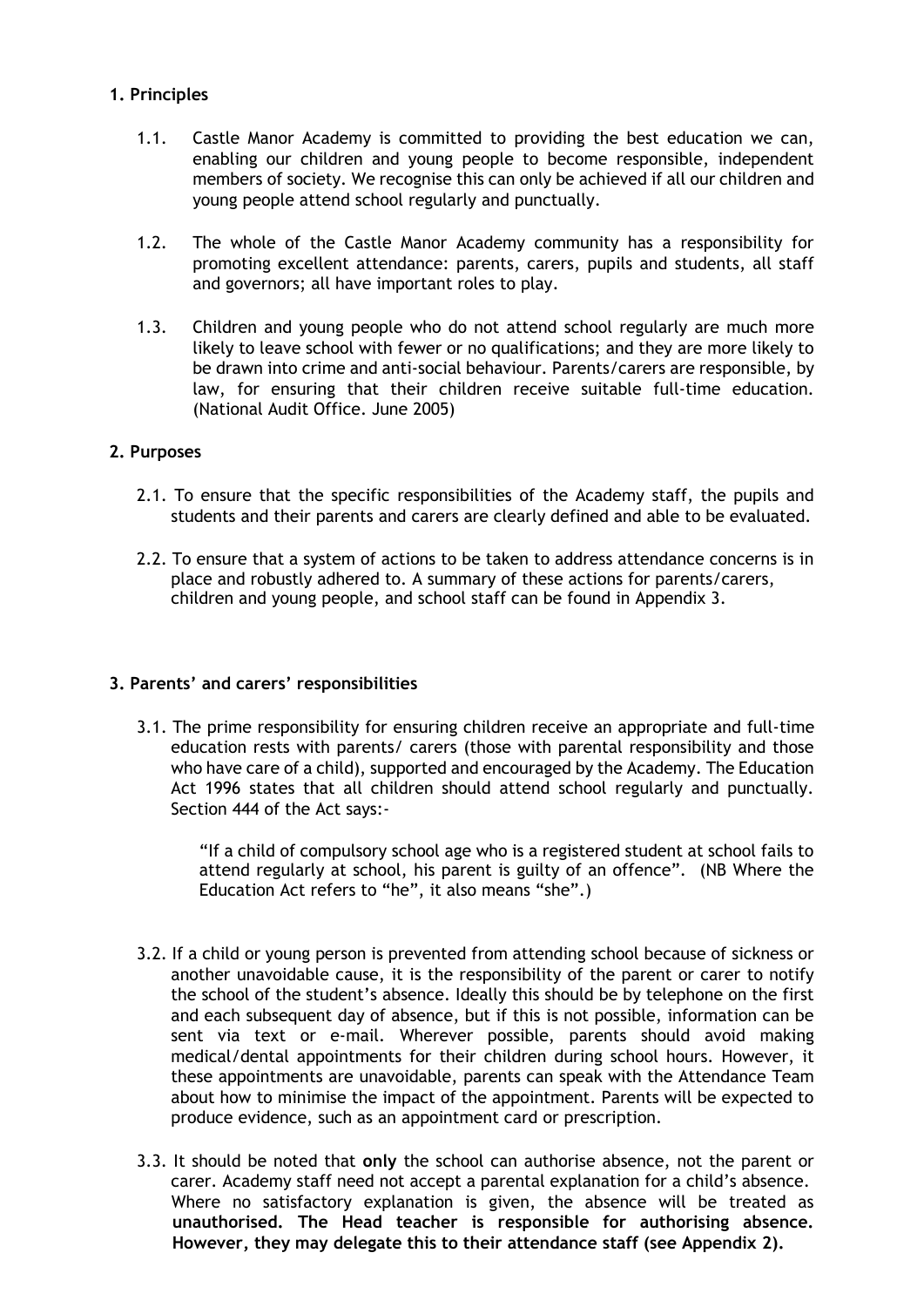- 3.4. Parents and carers do not have the right to take their children out of school for a holiday during term time. All holidays will be regarded as **unauthorised absence** unless there are exceptional circumstances when, at the Headteacher's discretion, the absence may be authorised. Parents must request authorisation, *at least four weeks in advance*, using the academy's Leave of Absence Request Form. If the request is not made four weeks in advance, regardless of circumstances, the absence will be unauthorised.
- 3.5. It is the parent or carer's responsibility to ensure that they have provided us with the contact details of at least two adults who can support in the event of absence from school or an emergency in school hours, for example, if a child needs to go home unwell. Examples of emergency contacts that can be used in these circumstances are mothers and fathers, grandparents, aunts and uncles or family friends.

# **4. Children and young peoples' responsibilities**

- 4.1. All children and young people should be aware of the importance of regular school attendance, particularly through daily work in tutor groups and assemblies about the impact of attendance on their education. If they are having difficulties that might prevent them from attending school regularly, they should speak to their tutor, their achievement leader or the attendance team, who will facilitate support being offered.
- 4.2. Everyone should arrive at school on time, ready to learn. If they are late they must report to reception to ensure that their attendance is recorded. (See Appendix 1 for registration times). Lateness to school has the consequence of a break time detention. Three Lates in a week lead to an after school detention on a Friday. Continued patterns of lateness will lead to an attendance contract.
- 4.3. Everyone must ensure that they arrive on time to all lessons, dressed and equipped correctly. If a student is late to lessons, they will receive a Consequence 1, in line with our Behaviour policy.
- 4.4. Following periods of absence, students should engage in return to school meetings with a member of staff, usually their tutor, to discuss the reason for their absence and any support they require to reduce absence in the future.

# **5. School's responsibilities**

- 5.1. Day to day monitoring of the Castle Manor Academy Attendance Policy will be carried out by the Attendance Manager/Officer. A member of the leadership team has responsibility for ensuring that the Attendance Policy is enforced (see Appendix 2). However, all staff at the Academy will provide an ethos that places a high value on regular attendance and good punctuality. They also have a responsibility to set a good example in matters relating to their own attendance and punctuality.
- 5.2. All staff are responsible for ensuring that children and young people have good attendance.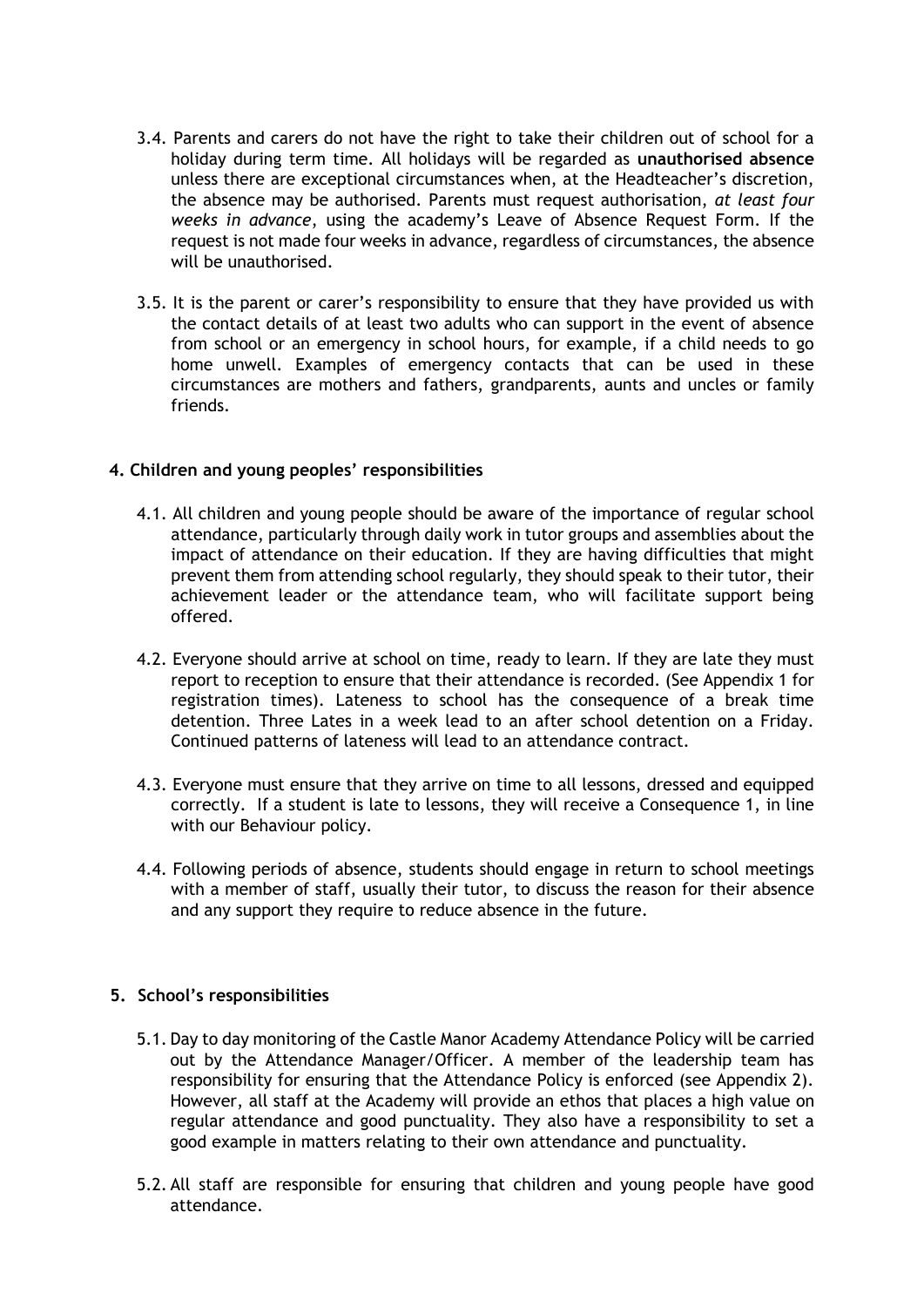- 5.2.1. All staff will ensure that attendance registers are kept accurately.
- 5.2.2. All staff will differentiate appropriately between authorised and unauthorised absence (a message from a parent does not in itself authorise an absence - only the school can decide whether the parent's explanation justifies authorising the absence).
- 5.2.3. Attendance staff will contact the parents and carers on the first day of the absence to ascertain the reason for the child's absence.
- 5.2.4. All staff will respond to absenteeism firmly, consistently and with care.
- 5.2.5. All staff, in liaison with attendance staff, will contact parents and carers when they are concerned about a pupil or student's absence, and record the contact.
- 5.2.6. Attendance staff will consult the Education Attendance Service if a pupil or student's attendance continues to give cause for concern.
- 5.2.7. All staff will promote regular school attendance.
- 5.2.8. All staff will acknowledge good or improved attendance of individual pupils and students, tutor groups and classes. Attendance certificates will be awarded for 100% attendance. The highest attending tutor groups are rewarded weekly and half termly.
- 5.2.9. All staff will complete subject / class registers as appropriate. In order to deal with truancy, attendance staff will follow up any absences from lessons after morning and afternoon registration.
- 5.2.10. Staff at Castle Manor Academy will liaise with other schools in the Unity Schools Partnership and other schools in the town regarding attendance concerns within a family, to ensure that trends are being identified, families are being supported across the Key Stages and possible safeguarding issues are being addressed.
- 5.2.11. A termly report will be compiled for the governing body on attendance data and issues.

#### **6. Action on Attendance Concerns**

6.1. The Academy will consider any pupil or student whose attendance is below the academy's target as having attendance concerns. The chart below shows how these concerns will be dealt with:

| Attendance below 96% target. | First letter sent home.                |  |
|------------------------------|----------------------------------------|--|
| Attendance below 93%.        | Second letter sent home.               |  |
|                              | Achievement leader meeting.            |  |
|                              | Internal attendance contract.          |  |
| Attendance below 91%.        | Third letter sent home.                |  |
|                              | Referral to education welfare service. |  |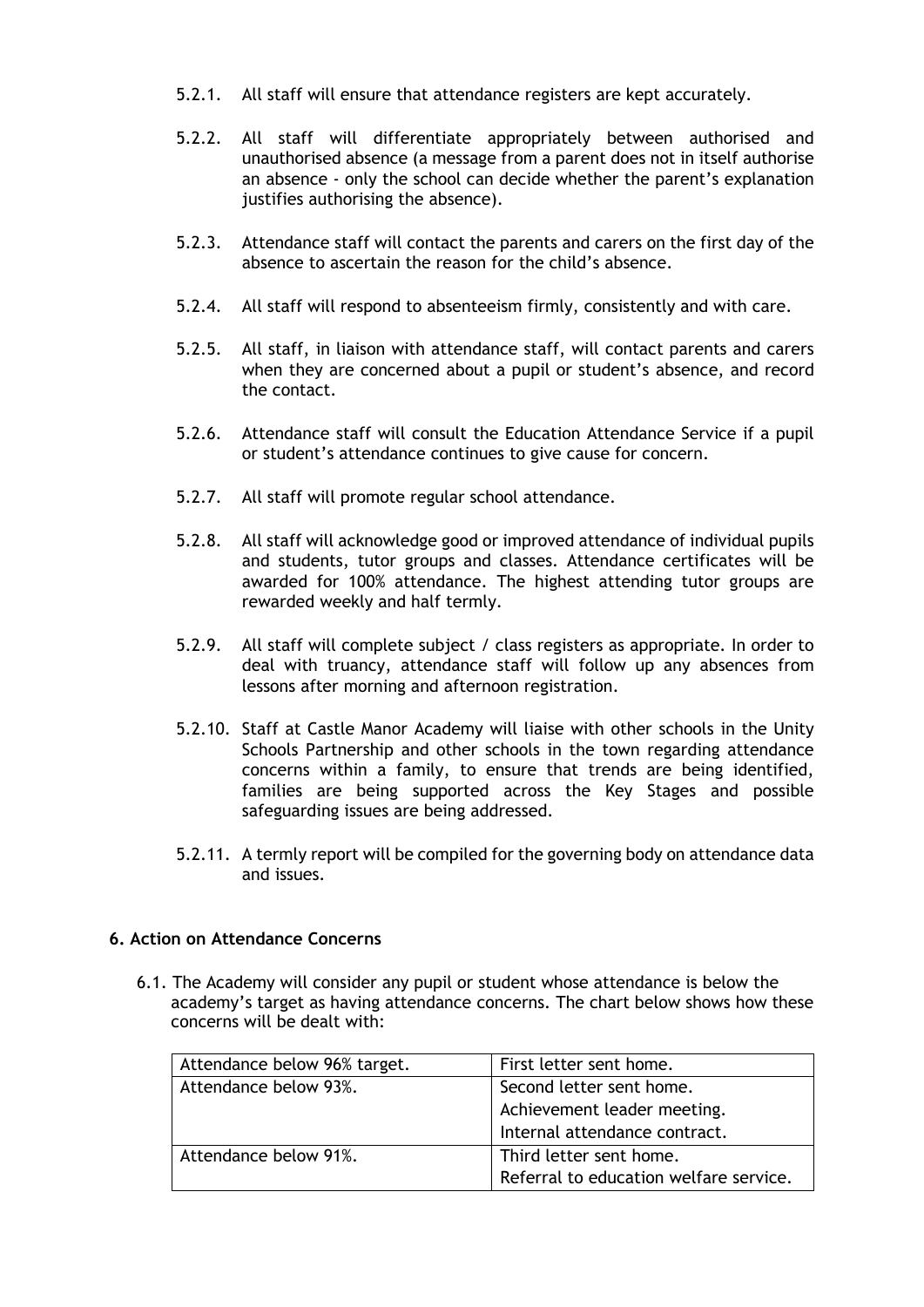- 6.2. Attendance staff will liaise with other members of staff, parents and carers, the Education Welfare Officer and the pupil or student to address concerns.
- 6.3. Working with a designated member of the leadership team, the Attendance Manager/Officer will identify such children and young people and an action plan will be devised to support an improvement in attendance. This could include a variety of strategies such as a phased return to school or personalisation of a pupil or students' timetable. The Attendance Manager/Officer will inform parents in writing of the school's concerns and the Education Welfare Officer will be informed.
- 6.4. Persistent absentees will be referred to the Education Welfare Officer who will put in place a Fast Track Attendance Management Procedure.
- 6.5. Data on individuals whose attendance does not improve following the Fast Track Procedure will be passed to the Education Attendance Service with a recommendation from the academy for prosecution.

# **7. Fixed Penalty Notices**

- 7.1. We may ask the Local Authority to issue a fixed penalty notice fine after six sessions/three days of unauthorised absence in a single academic year. If a child is late for school and arrives after the register has been closed, this will be counted as one session of unauthorised absence.
- 7.2. Holidays during term time, which have not been authorised by the Head of School, are unauthorised absences.
- 7.3. Fixed penalty notice fines may also be issued where a pupil or student is stopped with their parent or carer during a truancy sweep and the absence is not authorised by their school.
- 7.4. Fixed penalty notice fines are per child and can be per parent or carer. Even if your child does not live with you, if you have parental responsibility and live within a reasonable distance you are expected to ensure they attend school as you could also be issued with a fixed penalty notice fine.
- 7.5. If a Fixed Penalty Notice Fine has already been issued to parents and a child has further unauthorised absences within the academic year (for example, a second term time holiday), the school will refer matters to the Local Authority, with a recommendation from the Academy for prosecution.

# **8. Absence with no contact**

- 8.1. Where a child is absent with no contact, and we have concerns for their welfare, we will make a home visit on the same day
- 8.2. During prolonged periods of absence, we will make announced or unannounced home visits at least weekly, and potentially more frequently, especially in cases where we have not seen the child. On these visits we will ask to see the child and check on their welfare**. Where we do** not see a child face to face at least weekly we will consider making a referral to the multiagency safeguarding hub or to the police for a welfare call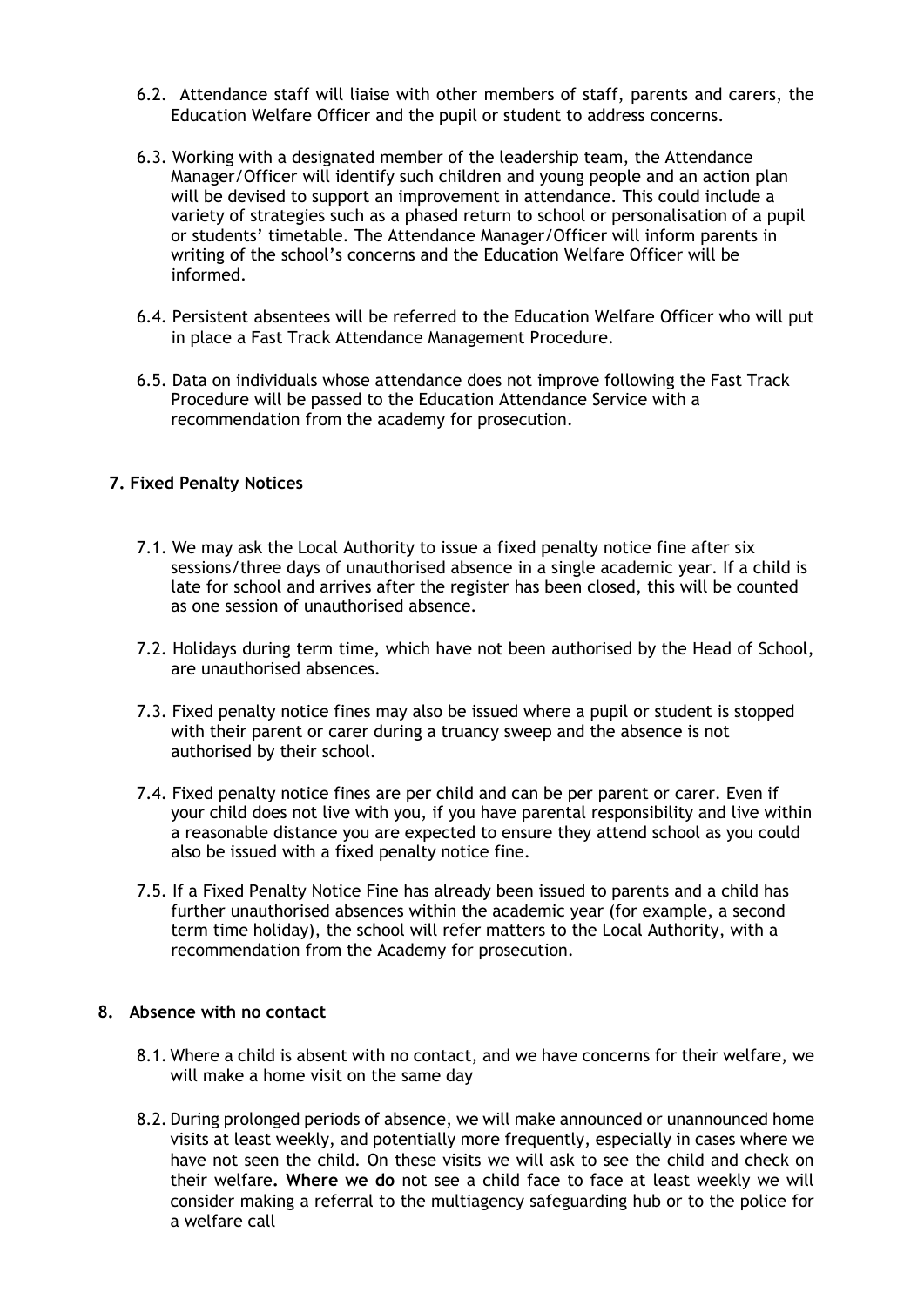# **9. Reviewing the policy**

Castle Manor Academy will review this policy biannually with its allocated Education Welfare Officer.

**Policy date: March 2022 Review date: January 2024**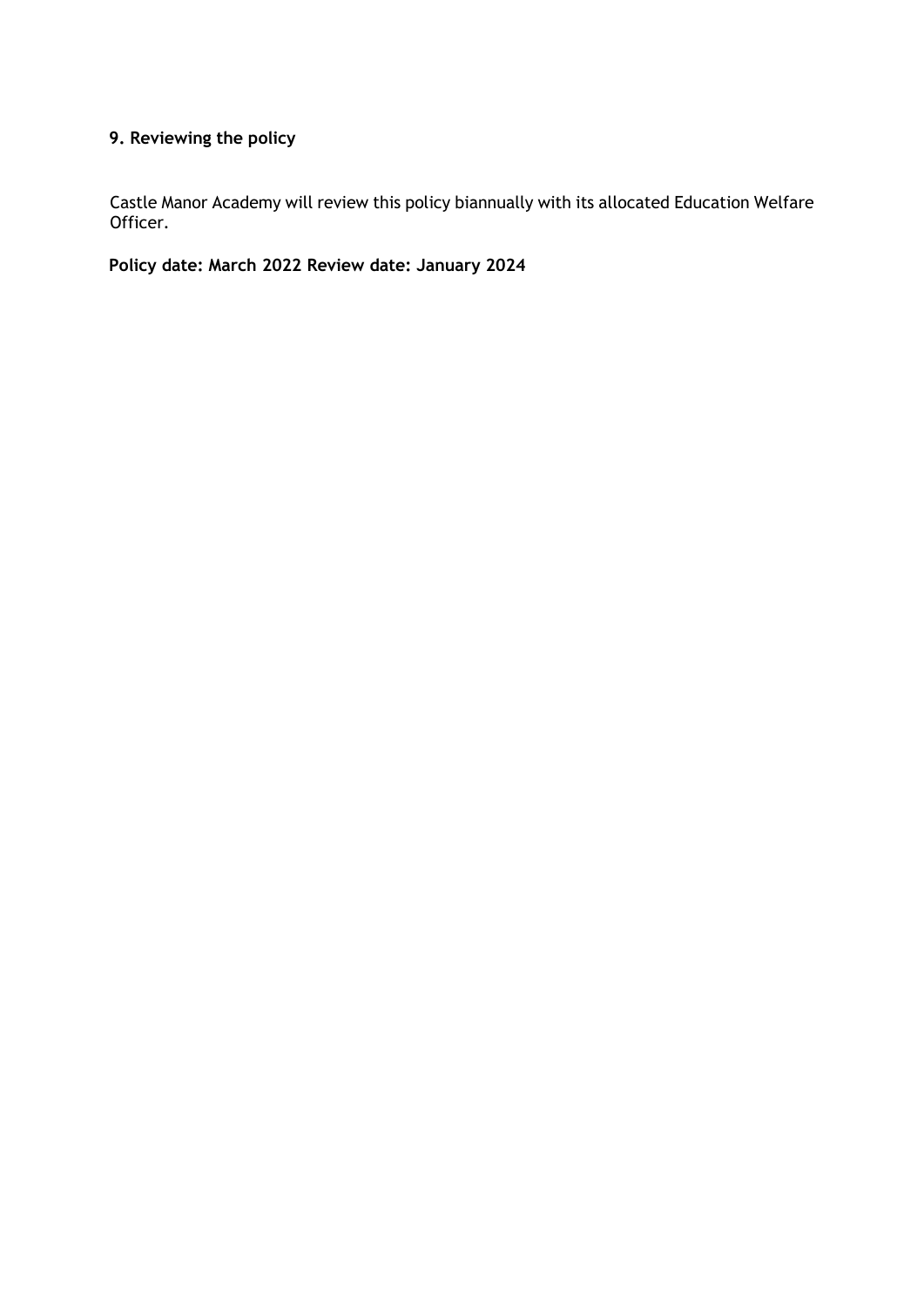**Appendix 1:** Registration times

Morning registration: 8.45am Afternoon registration: 1.30pm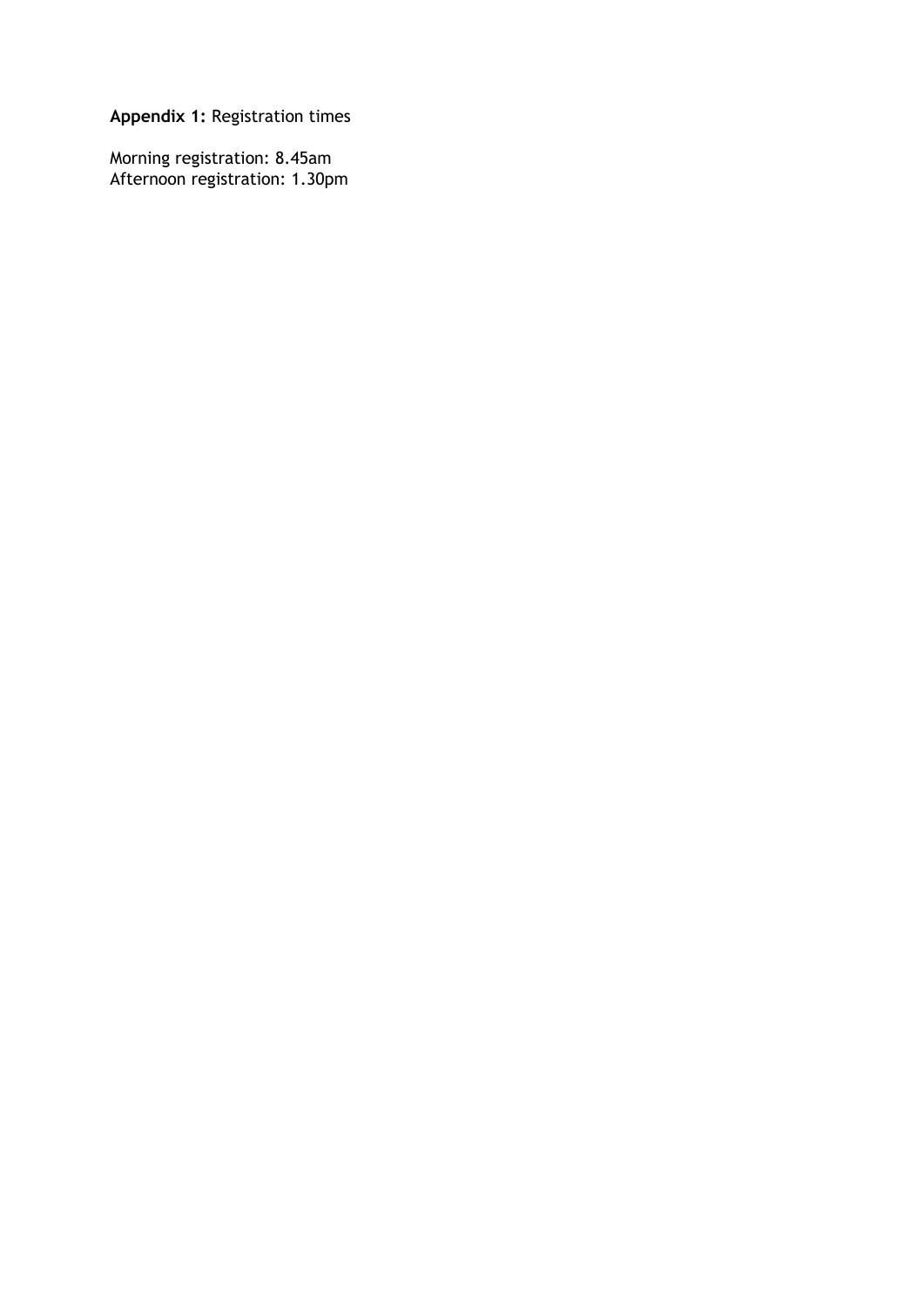**Appendix 2:** 

#### **Castle Manor Academy**

Lisa Freds: Attendance Manager Karen Dobell: Attendance Officer Tom Hughes: Assistant Headteacher Vanessa Whitcombe: Headteacher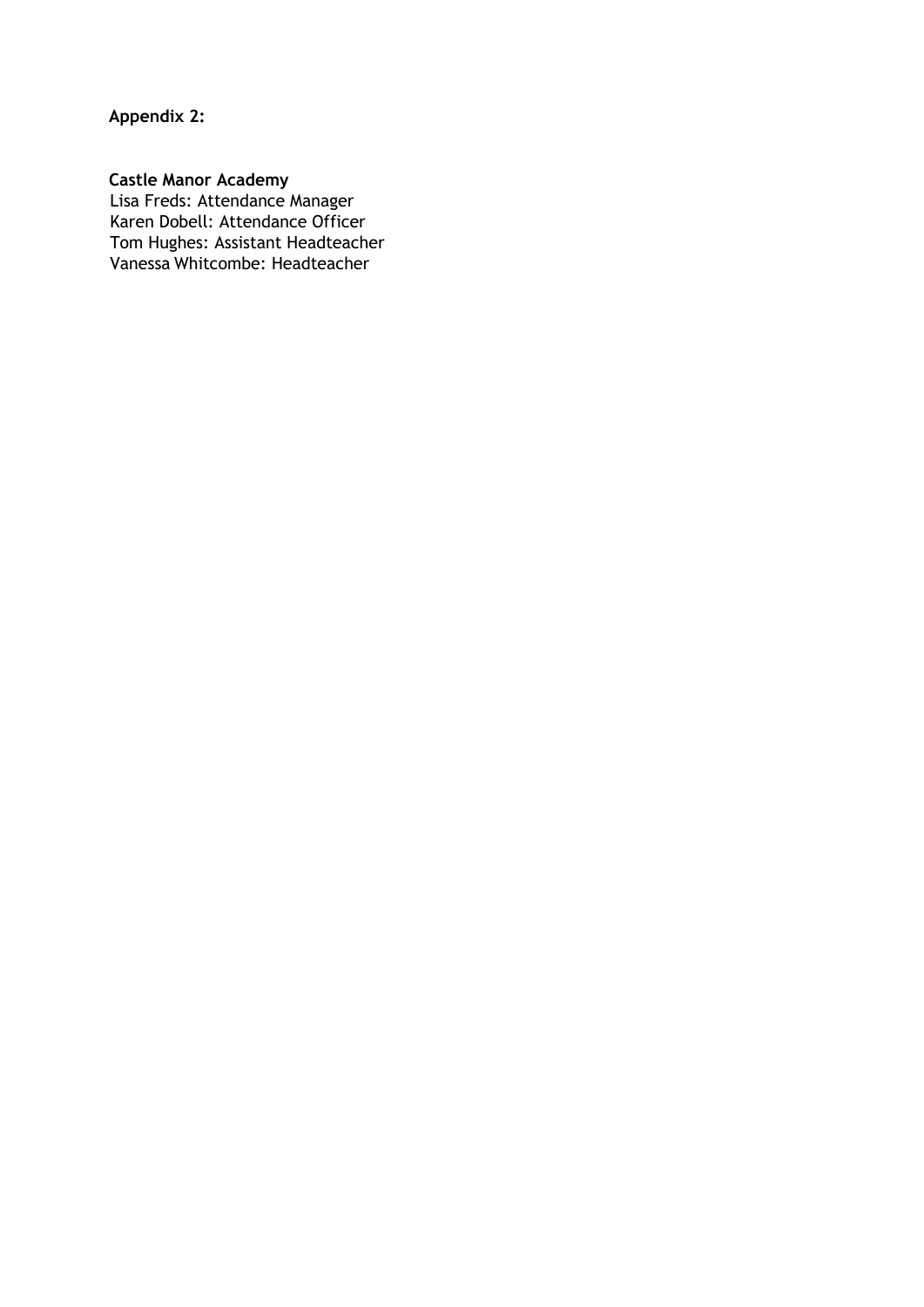# Responsibilities for Managing attendance

|                    | <b>TAKING</b><br><b>RESPONSIBILITY</b>                                                                                                                                                                                                                                                                                             | PROMOTING GOOD<br><b>ATTENDANCE</b>                                                                                                                                                                                                                                                                                                                                                                                                                                   | <b>TAKING STEPS TO</b><br><b>IMPROVE</b>                                                                         | <b>ENGAGING IN</b><br><b>INTERVENTION</b>                                                                                                              |
|--------------------|------------------------------------------------------------------------------------------------------------------------------------------------------------------------------------------------------------------------------------------------------------------------------------------------------------------------------------|-----------------------------------------------------------------------------------------------------------------------------------------------------------------------------------------------------------------------------------------------------------------------------------------------------------------------------------------------------------------------------------------------------------------------------------------------------------------------|------------------------------------------------------------------------------------------------------------------|--------------------------------------------------------------------------------------------------------------------------------------------------------|
| STUDENT            | Attends school on time<br>every day<br>Arrives on time for lessons<br>Reports to reception if they<br>are late for school<br>Catches up on missed work                                                                                                                                                                             | Records weekly in their<br>ManorFile their attendance<br>percentage and lates<br>Attends assemblies about<br>attendance<br>Looks at the information<br>on displays about                                                                                                                                                                                                                                                                                              | Speaks to a member of<br>staff if they are having<br>difficulties that might<br>affect attendance at<br>school   | Attends meetings as<br>required to discuss<br>attendance<br>Commits to agreed actions<br>to improve school<br>attendance                               |
| PARENT/CARER       | Ensures their child attends<br>school every day and on<br>time<br>Contacts the school on the<br>first day of unavoidable<br>absence<br>Does not take term time<br>holidays<br>Avoids making medical/<br>dental appointments in<br>school hours<br>Contacts the school when<br>in receipt of any letters<br>about school attendance | attendance<br>Checks their child's<br>ManorFile each week,<br>including looking at the<br>attendance percentage<br>and number of lates<br>Considers the information<br>given in school reports,<br>letters and the school<br>website<br>Receives emails and texts<br>which thank them for 100%<br>attendance                                                                                                                                                          | Contacts the school if any<br>difficulties are arising that<br>might affect school<br>attendance                 | Attends meetings as<br>required to discuss<br>attendance<br>Commits to agreed actions<br>to improve school<br>attendance                               |
| <b>TUTOR</b>       | Promotes regular school<br>attendance in tutor time<br>Records student absence<br>each morning using the<br>correct code, promptly and<br>accurately and accurately<br>records minutes late                                                                                                                                        | Holds a weekly tutor group<br>session where students<br>consider their attendance<br>percentage and number of<br>lates<br>Participates in weekly and<br>termly attendance<br>competitions<br>Discusses attendance with<br>parents and students on<br><b>Academic Tutoring Days</b><br>Records contact with<br>parents and carers about<br>absence using the usual<br>academy procedures<br>Awards a PROUD point for<br>students who have 100%<br>attendance in a week | Investigates and informs<br>about absence without<br>reason on the previous day                                  |                                                                                                                                                        |
| LEARNING<br>MENTOR | Promotes regular school<br>attendance                                                                                                                                                                                                                                                                                              | Supports attendance<br>sessions in tutor time                                                                                                                                                                                                                                                                                                                                                                                                                         | Works with individual<br>students who are having<br>difficulties that might<br>affect their school<br>attendance | May be best placed to<br>monitor difficult to reach<br>students on an attendance<br>plan<br>Attends attendance<br>meetings in a supportive<br>capacity |